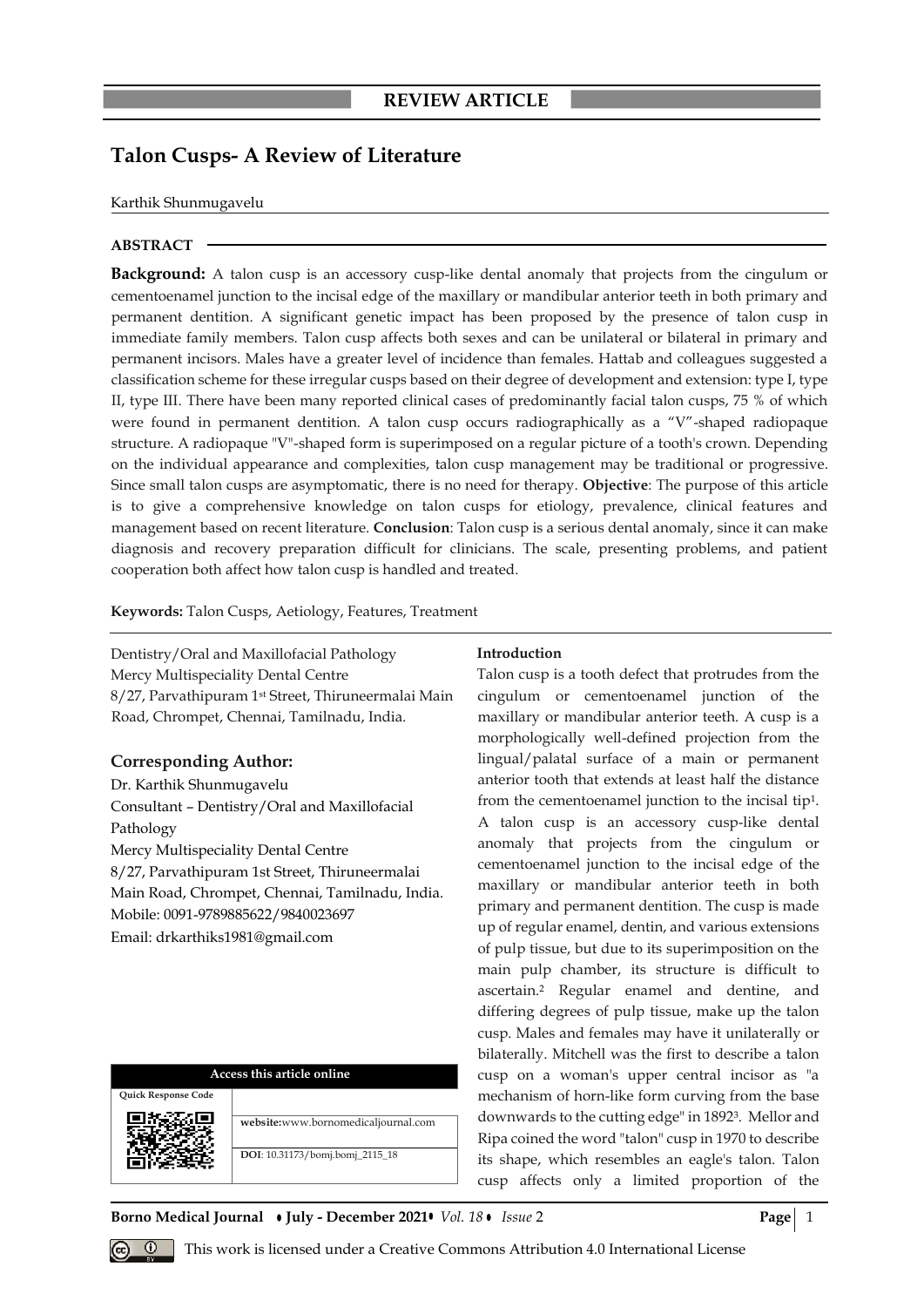population, with figures varying from less than 1% to around 8%. This effect was later called a talon cusp by Ripa and Mellor because of its similarity to an eagle's talon<sup>3</sup>[.](about:blank)

**S** 

The definition for this condition in the anterior teeth is not well described in the literature, which uses terms like talon cusp, accentuated cingulum (when it impacts the lingual or palatal surface), and dens evaginatus to explain it (the term that is usually used when it is present in the posterior teeth). The verrucose protuberance on the occlusal surface of the damaged teeth in dens evaginatus may be made of enamel, enamel and dentine, or enamel, dentine, and a slight extension of the pulp tissue. The purpose of this article is to give a comprehensive knowledge on talon cusps based on recent literature.

## **Aetiology**

While the precise cause is unclear, it is believed to be a multifactorial aetiology involving a mixture of environmental and genetic factors. Outfolding of the inner enamel epithelial cells, as well as a temporary focal hyperplasia of the mesenchymal dental papilla organ or hyperactivity of the dental lamina, was thought to cause it during the morphodifferentiation stage of tooth growth. A significant genetic impact has been proposed by the presence of talon cusp in immediate family members. Talon cusp may be seen alone or in combination with other dental abnormalities including mesiodens, complex odontome, macrodontia, unerupted or impacted teeth, peg-shaped maxillary incisor, and dens invaginatus.

The aetiology of the talon cusp's formation is uncertain. However, it has been proposed that a mixture of genetic and environmental causes, as well as the hyperactivity of the dental lamina during early odontogenesis, play a part. Patients with Mohr syndrome, Sturge–Weber syndrome, Rubinstein– Taybi syndrome, incontinentia pigmenti achromians, or Ellis–van Creveld syndrome have also been reported to have talon cusp[s](about:blank)<sup>4</sup> . A multifactorial etiology affecting both genetic and environmental influences is strongly supported<sup>5</sup>[.](about:blank) The morphologic stages and physiologic processes of tooth growth are classified into six morphologic stages and five physiologic processes. Any anomalies in these stages/processes of tooth production will lead to unexpected outcomes.

Anomalies such as talon cusps, fusion, mesiodens, dens invaginatus, peg laterals, and mulberry molars may re[s](about:blank)ult from morphodifferentiation disruptions<sup>6</sup>.

# **Prevalence**

Talon cusp affects both sexes and can be unilateral or bilateral in primary and permanent incisors. Males have a greater level of incidence than females. The maxilla is affected in 92% of cases, while the mandible is affected in 8% of cases. In the main dentition, only central incisors are involved, and the maxillary lateral incisor (67%) is the most frequently impacted in the permanent dentition, followed by the central incisor (24%) and canine (3%). Talon cusps come in a variety of shapes, sizes, structures, locations, and origins. The prevalence has been stated to be 0.06 percent in Mexicans, 7.7 percent in northern Indians, and 1.2 percent in Turkish dental patients. Chinese<sup>5</sup> and Arabs have been shown to have talon cusps in very large number[s](about:blank)<sup>7</sup> . According to a study of the literature, 25% of cases are in the main dentition and 75% are in the permanent dentition[8,9](about:blank). The cusp can be unilateral or bilateral, with a preference for the maxilla over the mandible, and males have a higher frequency than females<sup>[10,11](about:blank)</sup>. The most often affected teeth are the maxillary lateral incisors in the permanent dentition and the maxillary central incisors in the main dentition.[4,7](about:blank)

#### **Classification**

Hattab and colleagues<sup>[12](about:blank)</sup> suggested a classification scheme for these irregular cusps based on their degree of development and extension:

Type I is a "true talon," a morphologically welldelineated cusp that projects at least half way from the cemento-enamel junction to the incisal edge. Type II is a "semi talon," a morphologically welldelineated cusp that projects at least half way from the cemento-enamel junction to the incisal edge length of 1 mm or more but extends less than half the distance between the cementoenamel junction and the incisal tip. The additional cusp in Type III is called a "trace talon" since it is inflated and conspicuous, stretches less than half way from the cemento-enamel junction to the incisal tip. A "tracetalon," or expanded and prominent cingulum, is Type III.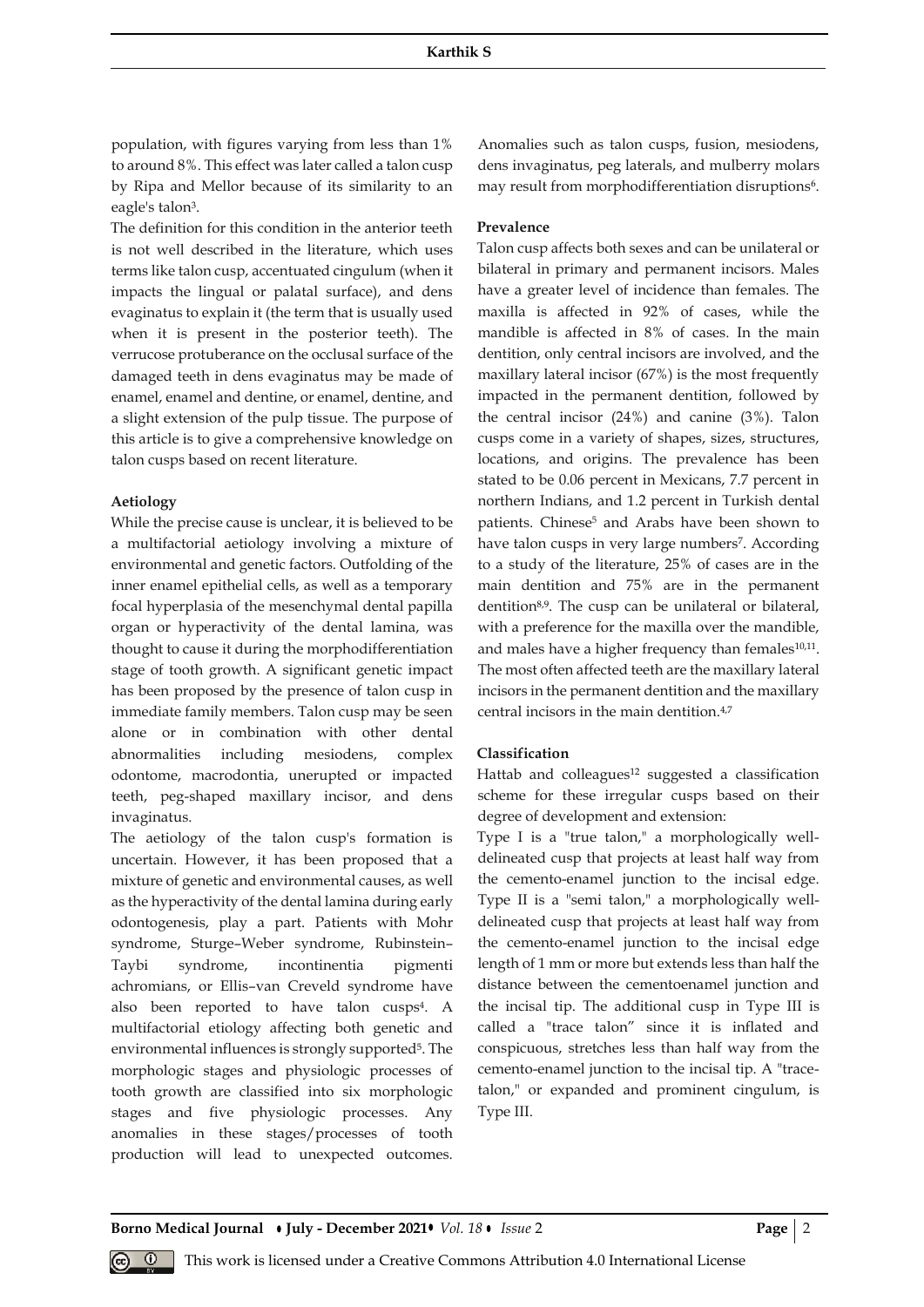# **Clinical features**

Both sexes have been confirmed to have talon cusps, which may be unilateral or bilateral. According to previous accounts of talon cusps in the main dentition, the cusps are all found on the maxillary central incisors. If the phenomenon is unilateral, it would be more on the left side. There have been many reported clinical cases of predominantly facial talon cusps, 75 % of which were found in permanent dentition, including the latest study<sup>[13](about:blank)</sup>. The palatal or lingual surfaces of the anterior teeth normally have talon cusps. Vertical cristae (rugae adamantineae) on the facial side of the teeth are an unusual variation often used on the maxillary incisor<sup>[14](about:blank)</sup>. A ridge of enamel that crosses the middle of the vestibular surface of the tooth in a cervical-incisal direction, as in the case mentioned in this article, is a distinguishing feature of Rugae adamantineae. If the appearance of a talon cusp is related to issues like impaired esthetics, occlusal intervention, tooth displacement, caries, periodontal complications, or inflammation of the soft tissues during speech or mastication, a talon cusp is not always an indicator for dental care. Based on the size and form of the infected tooth, as well as the complications created by the swollen cusp, the clinical treatment of this anomaly can vary greatly[15](about:blank)–18. A talon cusp is normally asymptomatic, and it's often discovered by chance during a routine dental exam. Where a talon cusp is symptomatic, it normally causes issues with occlusion, voice, and appearance.

Caries susceptibility, occlusal intervention, and impaired esthetics are the most common issues associated with a talon cusp. Conservative recovery approaches should be used under the constraints of these issues. In such cases, a comprehensive clinical and radiographic review is needed for effective diagnosis and treatment planning. Talon cusps can cause issues such as compromised esthetics and occlusal interference, which can result in accidental cusp fracture, displacement of the affected tooth, caries developmental grooves, food stagnation, tongue and lip irritation, speech problems, dental sensitivity, breastfeeding issues, temporomandibular joint pain, and periodontal problems due to excessive occlusion.

The cosmetic, diagnostic, functional, and pathological problems of talon cusp are all present. A tooth with a broad talon cusp has an unattractive look<sup>[13,15,17](about:blank)</sup>. If the talon cusp is not fully erupted, it can appear on radiograph as a compound odontome or a supernumerary tooth, contributing to a misdiagnosis. Occlusal interference, tooth displacement, lip and tongue trauma, and voice disorders are also examples of functional issues. Carious involvement in deep grooves causes periapical pathology, and is a pathological complication. Traumatic occlusion, accidental cusp fracturing, and even tooth displacement may all be caused by irregular occlusal forces. Pulp toxicity and periapical pathology may result from extreme attrition of these cusps.

#### **Radiographic features**

A talon cusp occurs radiographically as a "V" shaped radiopaque structure. A radiopaque "V" shaped form is superimposed on a regular picture of a tooth's crown. The shape and size of the cusp, as well as the angle of the radiograph, will alter this appearance. It normally occurs on radiographs as true talon or semi talon, or tubercle-like, as in trace talon, arising from the cervical third of the root and superimposed over the crown of the tooth. In mandibular cases, the point of the 'V' is reversed. The shape and scale of the cusp, as well as the angle at which the radiograph is taken, affect the appearance. Enamel, dentine, and varying quantities of pulp tissue make up this structure. <sup>11</sup> Because of its superimposition over the main pulp chamber, determining the degree of pulp extension into the cusp is challenging. Big talon cusps, it has been proposed, are more likely to contain pulp tissue.[19](about:blank)

Photographs are insufficient to explain the intricate morphology of the crown of such an anomaly due to the two-dimensional limitations of radiographs. However, due to the advancement of cone-beam computed tomography (CBCT), successful diagnosis and care are now possible. The use of CBCT has become more popular in a variety of dental specialties. CBCT was created to produce an undistorted three-dimensional (3-D) recreation of the maxillofacial skeleton as well as three-dimensional photographs of the teeth and their underlying tissues.<sup>13</sup> CBCT scans are useful for learning about dental pathology and planning care<sup>[19](about:blank)</sup>.

#### **Management**

Depending on the individual appearance and complexities, talon cusp management may be

This work is licensed under a Creative Commons Attribution 4.0 International License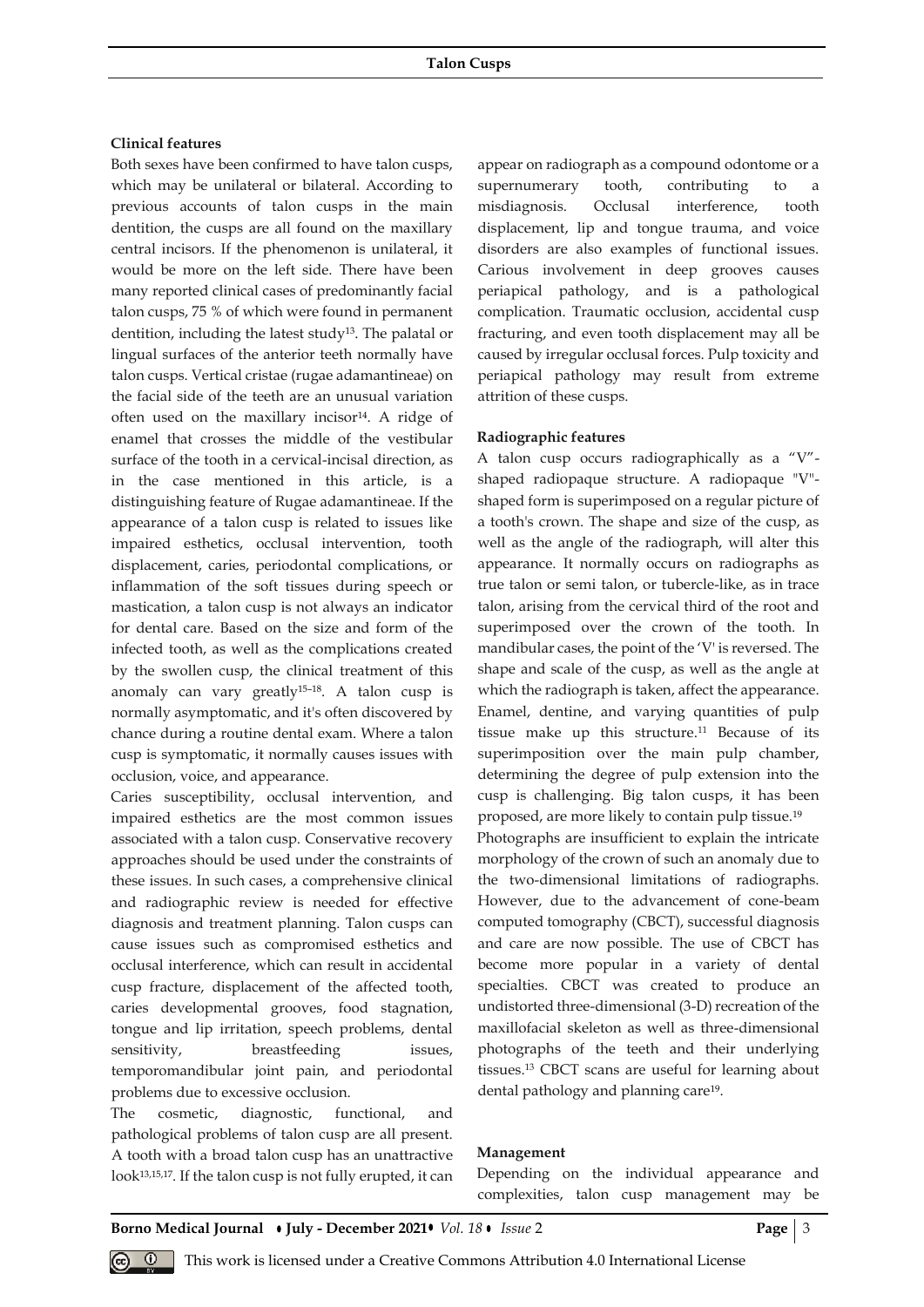traditional or progressive. Since small talon cusps are asymptomatic, there is no need for therapy. Easy prophylactic steps such as fissure sealing or composite repair should be used in situations where deep developmental grooves are present. To minimize exposure and promote reparative dentine production in the case of occlusal interference, the bulk of the cusp is progressively and regularly diminished with topical fluoride treatment. In certain cases, a complete reduction of the cusp is needed, followed by root canal operation.[20](about:blank)

No treatment,<sup>[21](about:blank)</sup> sequential grinding,<sup>[19](about:blank)</sup> pit and fissure sealants, pulp therapy, restorative treatment, absolute crown coverage, and replacement of the infected tooth are all options for treating talon cusps. Since a talon cusp on an unerupted tooth may be misinterpreted radiographically as a supernumerary tooth, compound odontoma, or dens in dente, a definitive diagnosis of a talon cusp cannot be made based solely on radiographic results. [22](about:blank)

Just a few cases of facial talon cusps treated fully were documented in the literature. After removing a mandibular left central incisor with a talon cusp for esthetic purposes, McNamara and colleagues used orthodontics to close a space.<sup>23</sup> With a maxillary right permanent central incisor, de Sousa and colleagues performed an esthetic reconstruction during root canal surgery.<sup>24</sup> Gradual cuspal grinding and resinbased composite reconstruction of a facial talon cusp on a maxillary permanent left central incisor were used in a case recorded by Glavina and Skrinjaric. 25 Another case recorded by Kulkarni and colleagues included the reduction of a talon cusp every 45 days, followed by the application of fluoride varnish for 9 months.<sup>26</sup>

A talon cusp is made up of regular enamel and dentin, with the possibility of pulpal extension. Place, form, scale, function, and number are all clinical variants of the talon cusp. Based on whether or not pulpal extensions are present, different care regimens have been used to cure talon cusps. Pulpotomy may be achieved using calcium hydroxide or mineral trioxide aggregate content if there is pulpal expansion<sup>[27](about:blank)</sup>. No pulpal extension was found in this situation, and these materials were not used. [28](about:blank)

Small talon cusps are normally asymptomatic, and there is no need for therapy. Wide talon cusps, as in our situation, may, however, create issues for the patient. The dentist's diagnosis and recovery preparation are also complicate[d.](about:blank) <sup>29</sup> Treatment for talon cusps is based on whether the cusp is similar to the pulp or contains pulp which requires a thorough clinical review. [30](about:blank)

# **Conclusion**

Talon cusp is a serious dental anomaly, since it can make diagnosis and recovery preparation difficult for clinicians. The scale, presenting problems, and patient cooperation both affect how talon cusp is handled and treated. Early talon cusp diagnosis aims to prevent local problems including caries, periodontal disease, and malocclusion. Talon cusp may occur in the presence of other systemic diseases or dental abnormalities. Clinicians must be mindful of developmental anomalies, their differences, health conditions, and medical options for their management at all times. Selective cusp is one of the management choices. Depending on the severity of the complications present, various management options include selective cuspal grinding of accessory cusps and application of fluoride as a desensitizing agent, complete reduction of cusp followed by root canal treatment, and complete reduction of cusp followed by root canal treatment.

# **Acknowledgments**

No funding was received for doing this study.

#### **Conflict of interest**

No conflicts of interest.

#### **References:**

- **1.** Mallineni S-K, Panampally G-K, Chen Y, Tian T. Mandibular talon cusps: A Systematic review and data analysis. J Clin Exp Dent. 2014 Oct;6(4):e408–13.
- **2.** [Sanu OO, Isiekwe MC. Talon cusp: clinical](about:blank)  [features, diagnosis and orthodontic](about:blank)  [consideration in management \[Internet\]. Vol. 15,](about:blank)  [Nigerian Dental Journal. 2008. Available from:](about:blank)  [http://dx.doi.org/10.4314/ndj.v15i1.42101](about:blank)
- **3.** [Mellor JK, Kimball Mellor J, Ripa LW. Talon](about:blank)  [cusp: A clinically significant anomaly \[Internet\].](about:blank)  [Vol. 29, Oral Surgery, Oral Medicine, Oral](about:blank)  [Pathology. 1970. p. 225](about:blank)–8. Available from: [http://dx.doi.org/10.1016/0030-4220\(70\)90089-](about:blank) [7](about:blank)
- **4.** [Dash JK, Sahoo PK, Das SN. Talon cusp](about:blank)  [associated with other dental anomalies: a case](about:blank)  [report \[Internet\]. Vol. 14, International Journal of](about:blank)

**Borno Medical Journal • July - December 2021 •** *Vol. 18* **•** *Issue* **2 <b>Page | 4 Page | 4** 

This work is licensed under a Creative Commons Attribution 4.0 International License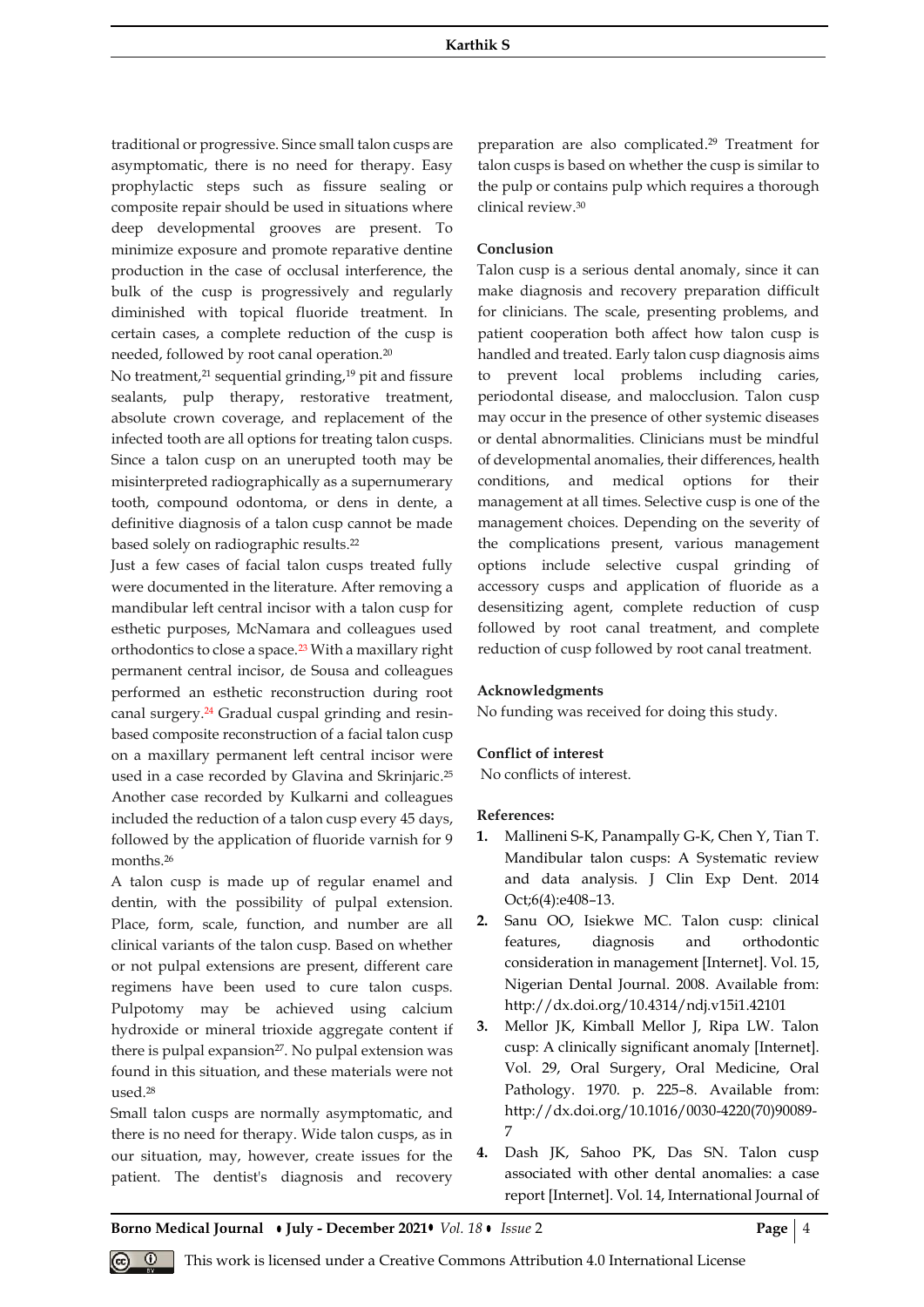[Paediatric Dentistry. 2004. p. 295](about:blank)–300. Available [from: http://dx.doi.org/10.1111/j.1365-](about:blank) [263x.2004.00558.x](about:blank)

- **5.** [Davis PJ, Brook AH. The presentation of talon](about:blank)  [cusp: diagnosis, clinical features, associations](about:blank)  [and possible aetiology \[Internet\]. Vol. 160,](about:blank)  [British Dental Journal. 1986. p. 84](about:blank)–8. Available [from: http://dx.doi.org/10.1038/sj.bdj.4805774](about:blank)
- **6.** [Sener S, Unlu N, Basciftci FA, Bozdag G.](about:blank)  [Bilateral geminated teeth with talon cusps: A](about:blank)  [case report. Eur J Dent. 2012 Oct;6\(4\):440](about:blank)–4.
- **7.** [Nagaveni NB, Shah R, Poornima P, Kumari N.](about:blank)  [An Unusual Presentation of Mesiodens Tooth](about:blank)  with Talon Cusp – [Report of Four Cases and](about:blank)  [Literature Review \[Internet\]. Journal of Research](about:blank)  [and Practice in Dentistry. 2014. p. 1](about:blank)–7. Available [from: http://dx.doi.org/10.5171/2013.183691](about:blank)
- **8.** [Nuvvula S, Mohapatra A, Pavuluri C, Nirmala S.](about:blank)  [Atypical presentation of bilateral supplemental](about:blank)  [maxillary central incisors with unusual talon](about:blank)  [cusp \[Internet\]. Vol. 29, Journal of Indian Society](about:blank)  [of Pedodontics and Preventive Dentistry. 2011.](about:blank)  p. 149. Available from: [http://dx.doi.org/10.4103/0970-4388.84689](about:blank)
- **9.** [Kapur A, Bhatia S, Goyal A. Talon cusp in a](about:blank)  [primary incisor: A rare entity \[Internet\]. Vol. 29,](about:blank)  [Journal of Indian Society of Pedodontics and](about:blank)  [Preventive Dentistry. 2011. p. 248. Available](about:blank)  [from: http://dx.doi.org/10.4103/0970-](about:blank) [4388.85835](about:blank)
- **10.** [Tulunoglu O, Cankala DU, Ozdemir RC. Talon′s](about:blank) [cusp: Report of four unusual cases \[Internet\].](about:blank)  [Vol. 25, Journal of Indian Society of Pedodontics](about:blank)  [and Preventive Dentistry. 2007. p. 52. Available](about:blank)  [from: http://dx.doi.org/10.4103/0970-](about:blank) [4388.31993](about:blank)
- **11.** [Cho S-Y. Talon cusps in mandibular incisors:](about:blank)  [Report of eight rare cases \[Internet\]. Vol. 32,](about:blank)  [Journal of Indian Society of Pedodontics and](about:blank)  [Preventive Dentistry. 2014. p. 185. Available](about:blank)  [from: http://dx.doi.org/10.4103/0970-](about:blank) [4388.131004](about:blank)
- **12.** [Hattab FH, Abu-Alhaija ESJ, Yassin OM. Tooth](about:blank)  [Crown Size of the Permanent Dentition in](about:blank)  [Subjects with Thalassemia Major \[Internet\]. Vol.](about:blank)  [14, Dental Anthropology Journal. 2018. p. 7](about:blank)–13. Available from: [http://dx.doi.org/10.26575/daj.v14i3.189](about:blank)
- **13.** [Hattab FN, Yassin OM. Bilateral talon cusps on](about:blank)  [primary central incisors: a case report \[Internet\].](about:blank)

[Vol. 6, International Journal of Paediatric](about:blank)  [Dentistry. 2009. p. 191](about:blank)–5. Available from: [http://dx.doi.org/10.1111/j.1365-](about:blank) [263x.1996.tb00241.x](about:blank)

- **14.** [Schuurs A. Deviations in Tooth Morphology and](about:blank)  [Size \[Internet\]. Pathology of the Hard Dental](about:blank)  [Tissues. 2013. p. 27](about:blank)–49. Available from: [http://dx.doi.org/10.1002/9781118702659.ch2](about:blank)
- **15.** [Ekambaram M, Yiu CKY, King NM. An unusual](about:blank)  [case of double teeth with facial and lingual talon](about:blank)  [cusps \[Internet\]. Vol. 105, Oral Surgery, Oral](about:blank)  [Medicine, Oral Pathology, Oral Radiology, and](about:blank)  [Endodontology. 2008. p. e63](about:blank)–7. Available from: [http://dx.doi.org/10.1016/j.tripleo.2007.11.033](about:blank)
- **16.** [Segura-Egea JJ, Jiménez-Rubio A, Velasco-](about:blank)[Ortega E, Ríos-Santos JV. Talon cusp causing](about:blank)  [occlusal trauma and acute apical periodontitis:](about:blank)  [report of a case \[Internet\]. Vol. 19, Dental](about:blank)  [Traumatology. 2003. p. 55](about:blank)–9. Available from: [http://dx.doi.org/10.1034/j.1600-](about:blank) [9657.2003.00110.x](about:blank)
- **17.** [McNamara T, Haeussler AM, Keane J. Facial](about:blank)  [talon cusps \[Internet\]. Vol. 7, International](about:blank)  [Journal of Paediatric Dentistry. 2003. p. 259](about:blank)–62. Available from: [http://dx.doi.org/10.1046/j.1365-](about:blank) [263x.1997.00052.x](about:blank)
- **18.** [Mcnamara, Mcnamara, Garvey, Winter. Root](about:blank)  [abnormalities, talon cusps, dens invaginati with](about:blank)  [reduced alveolar bone levels: case report](about:blank)  [\[Internet\]. Vol. 8, International Journal of](about:blank)  [Paediatric Dentistry. 1998. p. 41](about:blank)–5. Available [from: http://dx.doi.org/10.1046/j.1365-](about:blank) [263x.1998.00060.x](about:blank)
- **19.** [Sachdeva S, Verma P, Dutta S, Verma K. Facial](about:blank)  [talon cusp on mandibular incisor: A rare case](about:blank)  [report with review of literature \[Internet\]. Vol.](about:blank)  [25, Indian Journal of Dental Research. 2014. p.](about:blank)  [398. Available from:](about:blank)  [http://dx.doi.org/10.4103/0970-9290.138355](about:blank)
- **20.** [Yazıcıoğlu O, Ulukapı H. Management of a facial](about:blank)  [talon cusp on a maxillary permanent central](about:blank)  [incisor: a case report and review of the literature.](about:blank)  [J Esthet Restor Dent. 2014 Nov;26\(6\):374](about:blank)–81.
- **21.** [Arora A, Sharma P, Lodha S. Comprehensive](about:blank)  [and Conservative Management of Talon Cusp: A](about:blank)  [New Technique. Case Rep Dent. 2016 Dec](about:blank)  [26;2016:5843231.](about:blank)
- **22.** [Loubele M, Bogaerts R, Van Dijck E, Pauwels R,](about:blank)  [Vanheusden S, Suetens P, et al. Comparison](about:blank)

**Borno Medical Journal • July - December 2021 •** *Vol.* 18 • *Issue* 2 **Page** | 5